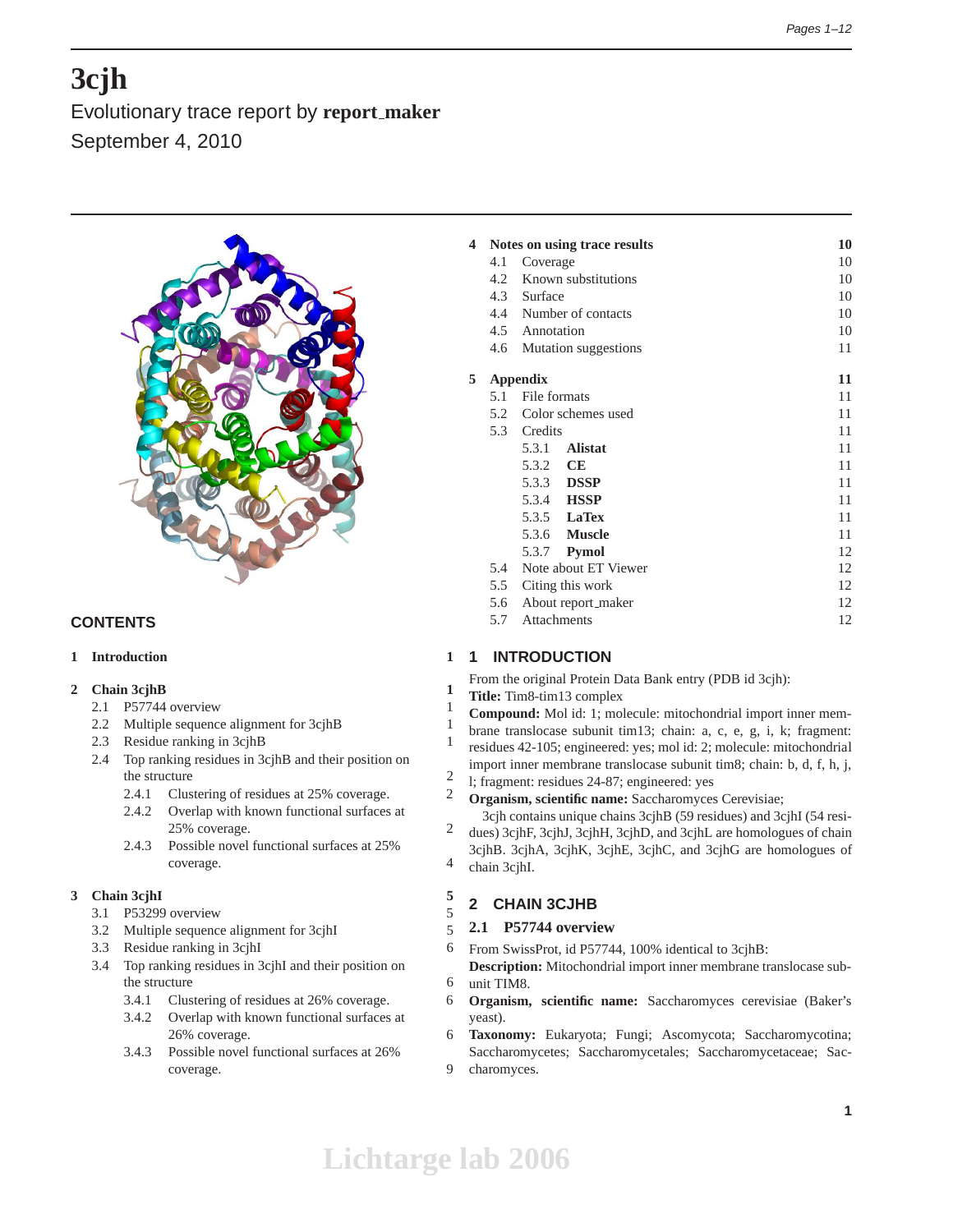

**Fig. 1.** Residues 28-86 in 3cjhB colored by their relative importance. (See Appendix, Fig.16, for the coloring scheme.)

**Function:** Involved in mitochondrial carrier import.

**Subcellular location:** Mitochondrial inner membrane (By similarity).

**Similarity:** Belongs to the Tim8/Tim10 family.

**About:** This Swiss-Prot entry is copyright. It is produced through a collaboration between the Swiss Institute of Bioinformatics and the EMBL outstation - the European Bioinformatics Institute. There are no restrictions on its use as long as its content is in no way modified and this statement is not removed.

#### **2.2 Multiple sequence alignment for 3cjhB**

For the chain 3cjhB, the alignment 3cjhB.msf (attached) with 61 sequences was used. The alignment was downloaded from the HSSP database, and fragments shorter than 75% of the query as well as duplicate sequences were removed. It can be found in the attachment to this report, under the name of 3cjhB.msf. Its statistics, from the *alistat* program are the following:

| Format:                   | MSF  |      |  |
|---------------------------|------|------|--|
| Number of sequences: 61   |      |      |  |
| Total number of residues: |      | 3405 |  |
| Smallest:                 | 27   |      |  |
| Largest:                  | 59   |      |  |
| Average length:           | 55.8 |      |  |
| Alignment length:         | 59   |      |  |
| Average identity:         | 40%  |      |  |
| Most related pair:        | 98%  |      |  |
| Most unrelated pair:      | 17%  |      |  |
| Most distant seq:         | 42   |      |  |

Furthermore, 1% of residues show as conserved in this alignment.

The alignment consists of 19% eukaryotic ( 8% vertebrata, 1% arthropoda, 8% fungi) sequences. (Descriptions of some sequences were not readily available.) The file containing the sequence descriptions can be found in the attachment, under the name 3cjhB.descr.

#### **2.3 Residue ranking in 3cjhB**

The 3cjhB sequence is shown in Fig. 1, with each residue colored according to its estimated importance. The full listing of residues in 3cjhB can be found in the file called 3cjhB.ranks sorted in the attachment.

## **2.4 Top ranking residues in 3cjhB and their position on the structure**

In the following we consider residues ranking among top 25% of residues in the protein . Figure 2 shows residues in 3cjhB colored by their importance: bright red and yellow indicate more conserved/important residues (see Appendix for the coloring scheme). A Pymol script for producing this figure can be found in the attachment.



**Fig. 2.** Residues in 3cjhB, colored by their relative importance. Clockwise: front, back, top and bottom views.

*2.4.1 Clustering of residues at 25% coverage.* Fig. 3 shows the top 25% of all residues, this time colored according to clusters they belong to. The clusters in Fig.3 are composed of the residues listed



**Fig. 3.** Residues in 3cjhB, colored according to the cluster they belong to: red, followed by blue and yellow are the largest clusters (see Appendix for the coloring scheme). Clockwise: front, back, top and bottom views. The corresponding Pymol script is attached.

in Table 1.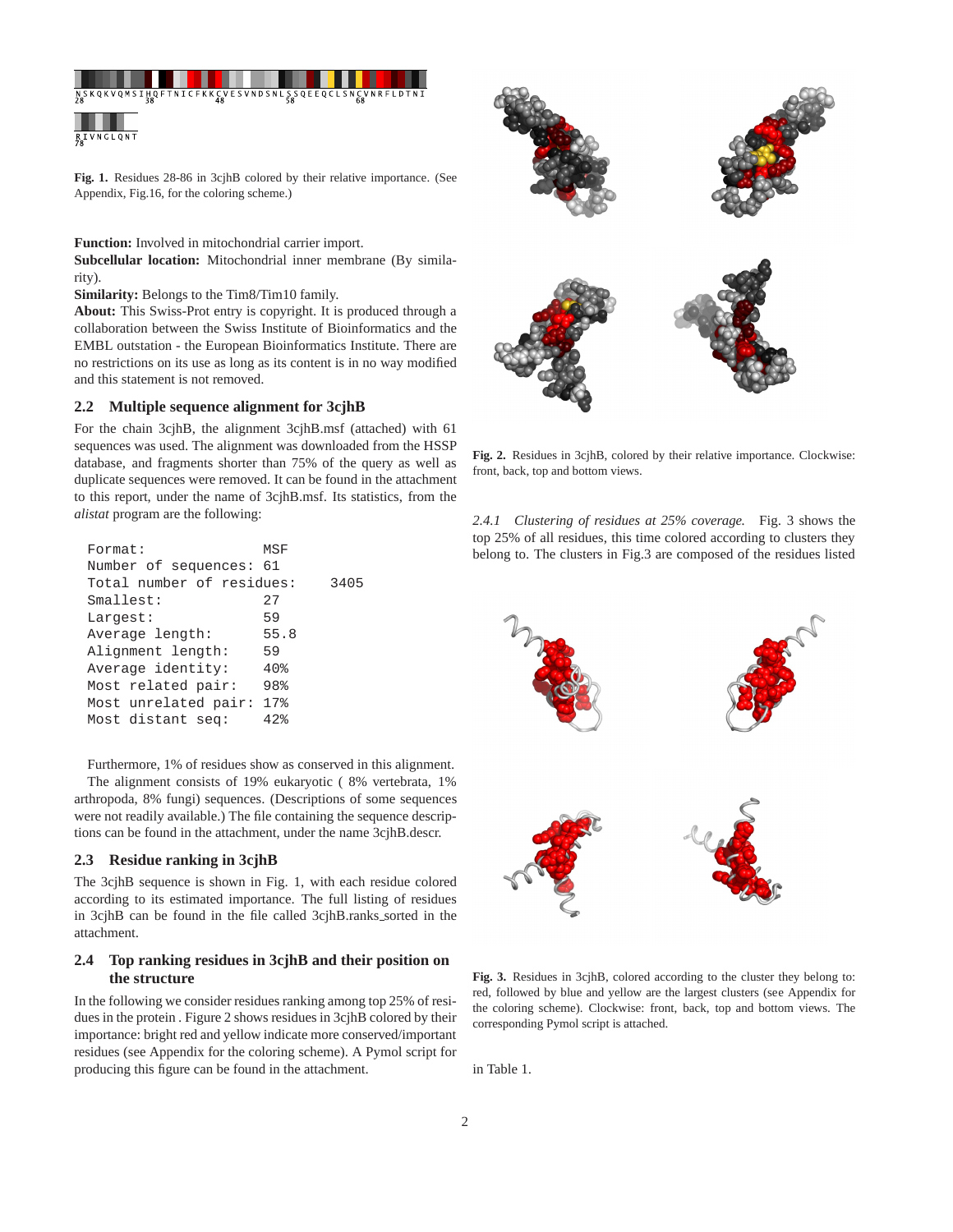|                           | Table 1. |                                              |  |  |  |
|---------------------------|----------|----------------------------------------------|--|--|--|
| size<br>cluster<br>member |          |                                              |  |  |  |
| color                     |          | residues                                     |  |  |  |
| red                       |          | $15 \mid 38, 40, 41, 44, 45, 47, 48, 61, 64$ |  |  |  |
|                           |          | 68, 69, 71, 72, 73, 74                       |  |  |  |

**Table 1.** Clusters of top ranking residues in 3cjhB.

*2.4.2 Overlap with known functional surfaces at 25% coverage.* The name of the ligand is composed of the source PDB identifier and the heteroatom name used in that file.

**Interface with 3cjhE.**Table 2 lists the top 25% of residues at the interface with 3cjhE. The following table (Table 3) suggests possible disruptive replacements for these residues (see Section 4.6).

| Table 2. |             |         |      |                 |               |       |
|----------|-------------|---------|------|-----------------|---------------|-------|
| res      | type        | subst's | cvg  | $\mathbf{noc}/$ | dist          | antn  |
|          |             | $(\%)$  |      | bb              | $\mathcal{L}$ |       |
| 64       | C           | C(100)  | 0.02 | 25/10           | 3.62          | $S-S$ |
| 68       | C           | C(98)   | 0.03 | 23/13           | 3.99          | $S-S$ |
|          |             | E(1)    |      |                 |               |       |
| 48       | C           | C(98)   | 0.07 | 2/0             | 4.13          | $S-S$ |
|          |             | . (1)   |      |                 |               |       |
| 71       | R           | R(91)   | 0.09 | 48/6            | 3.35          |       |
|          |             | K(6)    |      |                 |               |       |
|          |             | P(1)    |      |                 |               |       |
| 72       | $\mathbf F$ | F(85)   | 0.14 | 45/4            | 3.60          |       |
|          |             | Y(11)   |      |                 |               |       |
|          |             | W(3)    |      |                 |               |       |
| 74       | D           | D(91)   | 0.17 | 18/0            | 3.71          |       |
|          |             | E(8)    |      |                 |               |       |
| 47       | K           | K(85)   | 0.19 | 40/7            | 3.10          |       |
|          |             | N(3)    |      |                 |               |       |
|          |             | T(3)    |      |                 |               |       |
|          |             | R(1)    |      |                 |               |       |
|          |             | Q(3)    |      |                 |               |       |
|          |             | A(1)    |      |                 |               |       |
|          |             | . (1)   |      |                 |               |       |

**Table 2.** The top 25% of residues in 3cjhB at the interface with 3cjhE. (Field names: res: residue number in the PDB entry; type: amino acid type; substs: substitutions seen in the alignment; with the percentage of each type in the bracket; noc/bb: number of contacts with the ligand, with the number of contacts realized through backbone atoms given in the bracket; dist: distance of closest apporach to the ligand. )

|     | Table 3.           |                              |  |  |
|-----|--------------------|------------------------------|--|--|
| res | disruptive<br>type |                              |  |  |
|     |                    | mutations                    |  |  |
| 64  | $\cap$             | (KER) (FOMWHD) (NYLPI) (SVA) |  |  |
| 68  | $\cap$             | $(R)$ (FKWH) (YEQM) (NLPDI)  |  |  |
| 48  | $\cap$             | (KER) (FOMWHD) (NLPI) (Y)    |  |  |
| 71  | R                  | (T)(Y)(D)(S)                 |  |  |
| 72  | F                  | (K) (E) (O) (D)              |  |  |
| 74  | D                  | $(R)$ (FWH) (YVCAG) $(K)$    |  |  |
|     |                    | continued in next column     |  |  |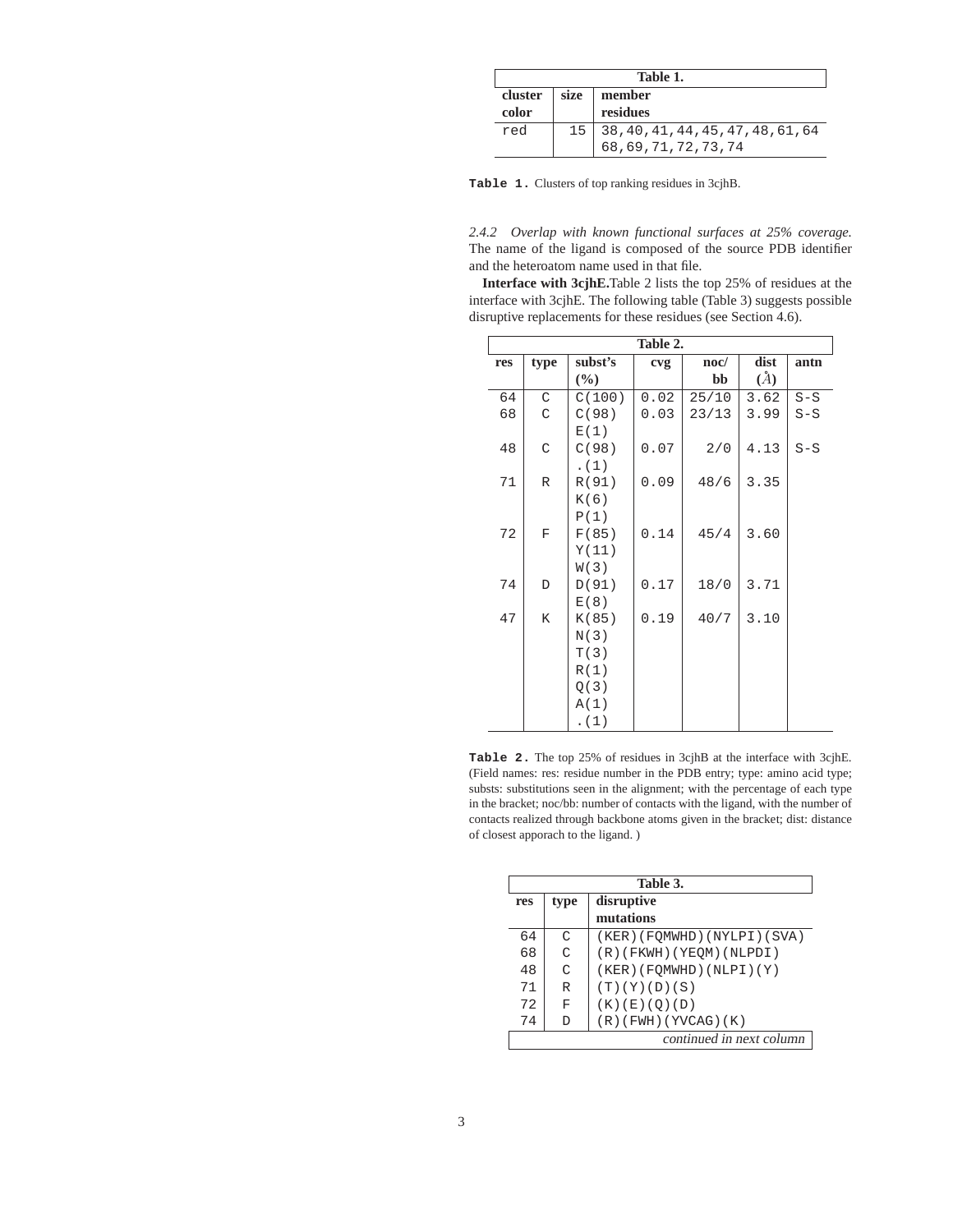| <b>Table 3. continued</b> |  |                       |  |  |
|---------------------------|--|-----------------------|--|--|
| res                       |  | type disruptive       |  |  |
|                           |  | mutations             |  |  |
| 47                        |  | $(Y)$ (FW) (T) (VCAG) |  |  |

**Table 3.** List of disruptive mutations for the top 25% of residues in 3cjhB, that are at the interface with 3cjhE.



| Table 4. continued |              |                 |      |                 |      |      |
|--------------------|--------------|-----------------|------|-----------------|------|------|
| res                | type         | subst's         | cvg  | $\mathbf{noc}/$ | dist | antn |
|                    |              | $(\frac{0}{0})$ |      | bb              | (A)  |      |
|                    |              | T(27)           |      |                 |      |      |
|                    |              | A(8)            |      |                 |      |      |
|                    |              | S(1)            |      |                 |      |      |
| 74                 | D            | D(91)           | 0.17 | 14/4            | 2.66 |      |
|                    |              | E(8)            |      |                 |      |      |
| 41                 | T            | T(72)           | 0.20 | 55/15           | 3.60 |      |
|                    |              | N(14)           |      |                 |      |      |
|                    |              | V(4)            |      |                 |      |      |
|                    |              | S(1)            |      |                 |      |      |
|                    |              | A(1)            |      |                 |      |      |
|                    |              | M(3)            |      |                 |      |      |
|                    |              | . $(1)$         |      |                 |      |      |
| 73                 | L            | L(42)           | 0.22 | 15/1            | 4.22 |      |
|                    |              | I(34)           |      |                 |      |      |
|                    |              | M(13)           |      |                 |      |      |
|                    |              | F(4)            |      |                 |      |      |
|                    |              | V(3)            |      |                 |      |      |
|                    |              | D(1)            |      |                 |      |      |
| 38                 | $\rm H$      | H(72)           | 0.24 | 29/3            | 3.43 |      |
|                    |              | Q(4)            |      |                 |      |      |
|                    |              | N(9)            |      |                 |      |      |
|                    |              | T(3)            |      |                 |      |      |
|                    |              | S(1)            |      |                 |      |      |
|                    |              | G(4)            |      |                 |      |      |
|                    |              | L(1)            |      |                 |      |      |
|                    |              | . $(1)$         |      |                 |      |      |
| 40                 | $\mathbf{F}$ | F(50)           | 0.25 | 11/3            | 4.04 |      |
|                    |              | L(32)           |      |                 |      |      |
|                    |              | M(13)           |      |                 |      |      |
|                    |              | S(1)            |      |                 |      |      |
|                    |              | (1)             |      |                 |      |      |

**Fig. 4.** Residues in 3cjhB, at the interface with 3cjhE, colored by their relative importance. 3cjhE is shown in backbone representation (See Appendix for the coloring scheme for the protein chain 3cjhB.)

Figure 4 shows residues in 3cjhB colored by their importance, at the interface with 3cjhE.

**Interface with 3cjhA.**Table 4 lists the top 25% of residues at the interface with 3cjhA. The following table (Table 5) suggests possible disruptive replacements for these residues (see Section 4.6).

| <b>Table 4.</b> The top 25% of residues in 3cjhB at the interface with 3cjhA.  |
|--------------------------------------------------------------------------------|
| (Field names: res: residue number in the PDB entry; type: amino acid type;     |
| substs: substitutions seen in the alignment; with the percentage of each type  |
| in the bracket; noc/bb: number of contacts with the ligand, with the number of |
| contacts realized through backbone atoms given in the bracket; dist: distance  |
| of closest apporach to the ligand.)                                            |

|                          | Table 4.                |         |      |             |      |       |
|--------------------------|-------------------------|---------|------|-------------|------|-------|
| res                      | type                    | subst's | cvg  | $\bf{noc}/$ | dist | antn  |
|                          |                         | $($ %)  |      | bb          | (A)  |       |
| 44                       | C                       | C(98)   | 0.07 | 2/0         | 4.19 | $S-S$ |
|                          |                         | . (1)   |      |             |      |       |
| 45                       | F                       | F(26)   | 0.10 | 72/2        | 3.60 |       |
|                          |                         | W(67)   |      |             |      |       |
|                          |                         | H(4)    |      |             |      |       |
|                          |                         | . (1)   |      |             |      |       |
| 69                       | $\overline{\mathsf{V}}$ | L(9)    | 0.12 | 19/0        | 3.50 |       |
|                          |                         | V(77)   |      |             |      |       |
|                          |                         | M(4)    |      |             |      |       |
|                          |                         | A(8)    |      |             |      |       |
| 61                       | Ε                       | E(62)   | 0.15 | 8/0         | 2.71 |       |
| continued in next column |                         |         |      |             |      |       |

|     | Table 5.           |                           |  |  |  |
|-----|--------------------|---------------------------|--|--|--|
| res | disruptive<br>type |                           |  |  |  |
|     |                    | mutations                 |  |  |  |
| 44  | C                  | (KER)(FOMWHD)(NLPI)(Y)    |  |  |  |
| 45  | F                  | (E)(K)(TOP)(SNCG)         |  |  |  |
| 69  | V                  | $(Y)$ $(R)$ $(KE)$ $(H)$  |  |  |  |
| 61  | E                  | (H)(FWR)(Y)(K)            |  |  |  |
| 74  | D                  | $(R)$ (FWH) (YVCAG) $(K)$ |  |  |  |
| 41  | T                  | (R)(K)(H)(FW)             |  |  |  |
| 73  | L                  | (R)(Y)(TH)(K)             |  |  |  |
| 38  | H                  | (E)(MD)(Q)(T)             |  |  |  |
| 40  | F                  | (K)(E)(T)(OR)             |  |  |  |

**Table 5.** List of disruptive mutations for the top 25% of residues in 3cjhB, that are at the interface with 3cjhA.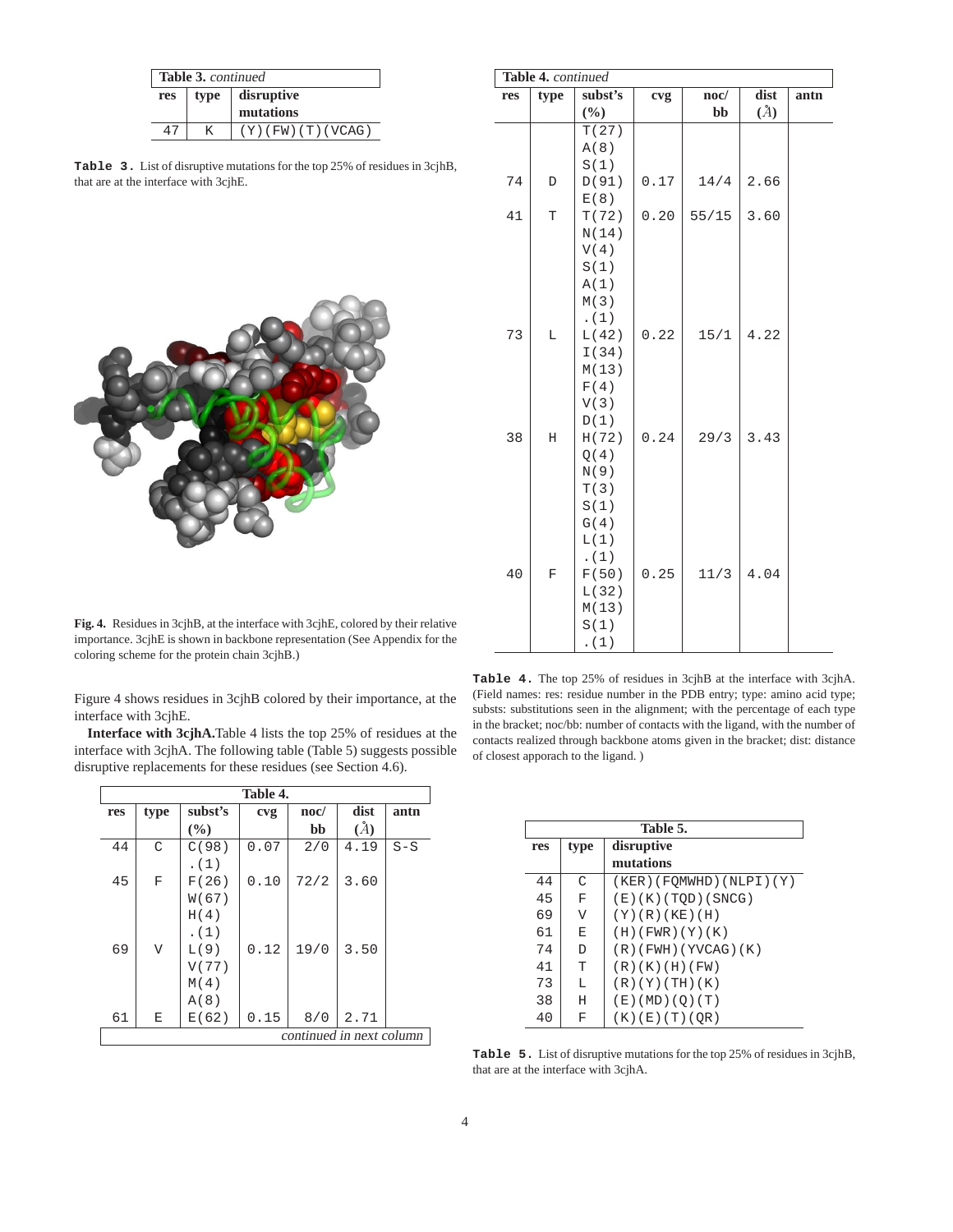

**Fig. 5.** Residues in 3cjhB, at the interface with 3cjhA, colored by their relative importance. 3cjhA is shown in backbone representation (See Appendix for the coloring scheme for the protein chain 3cjhB.)

Figure 5 shows residues in 3cjhB colored by their importance, at the interface with 3cjhA.

*2.4.3 Possible novel functional surfaces at 25% coverage.* One group of residues is conserved on the 3cjhB surface, away from (or susbtantially larger than) other functional sites and interfaces recognizable in PDB entry 3cjh. It is shown in Fig. 6. The residues belonging to this surface "patch" are listed in Table 6, while Table 7 suggests possible disruptive replacements for these residues (see Section 4.6).

|     | Table 6.    |                       |      |       |  |  |  |
|-----|-------------|-----------------------|------|-------|--|--|--|
| res | type        | substitutions( $\%$ ) | cvg  | antn  |  |  |  |
| 64  | C           | C(100)                | 0.02 | $S-S$ |  |  |  |
| 68  | C           | C(98)E(1)             | 0.03 | $S-S$ |  |  |  |
| 44  | C           | $C(98)$ . $(1)$       | 0.07 | $S-S$ |  |  |  |
| 48  | C           | $C(98)$ . $(1)$       | 0.07 | $S-S$ |  |  |  |
| 71  | R           | R(91)K(6)P(1)         | 0.09 |       |  |  |  |
| 45  | $\mathbf F$ | F(26)W(67)H(4)        | 0.10 |       |  |  |  |
|     |             | . (1)                 |      |       |  |  |  |
| 69  | V           | L(9)V(77)M(4)         | 0.12 |       |  |  |  |
|     |             | A(8)                  |      |       |  |  |  |
| 72  | $\mathbf F$ | F(85)Y(11)W(3)        | 0.14 |       |  |  |  |
| 61  | E           | E(62)T(27)A(8)        | 0.15 |       |  |  |  |
|     |             | S(1)                  |      |       |  |  |  |
| 74  | D           | D(91)E(8)             | 0.17 |       |  |  |  |
| 47  | K           | K(85)N(3)T(3)         | 0.19 |       |  |  |  |
|     |             | R(1)Q(3)A(1)          |      |       |  |  |  |
|     |             | (1)                   |      |       |  |  |  |
| 41  | T           | T(72)N(14)V(4)        | 0.20 |       |  |  |  |
|     |             | S(1)A(1)M(3)          |      |       |  |  |  |
|     |             | (1)                   |      |       |  |  |  |
| 73  | L           | L(42)I(34)M(13)       | 0.22 |       |  |  |  |
|     |             | F(4)V(3)D(1)          |      |       |  |  |  |
| 38  | Н           | H(72)Q(4)N(9)         | 0.24 |       |  |  |  |
|     |             | T(3)S(1)G(4)          |      |       |  |  |  |
|     |             | $L(1)$ . $(1)$        |      |       |  |  |  |
| 40  | F           | F(50)L(32)M(13)       | 0.25 |       |  |  |  |
|     |             | $S(1)$ . $(1)$        |      |       |  |  |  |

**Table 6.** Residues forming surface "patch" in 3cjhB.



|     | Table 7. |                           |  |  |  |
|-----|----------|---------------------------|--|--|--|
| res | type     | disruptive                |  |  |  |
|     |          | mutations                 |  |  |  |
| 64  | C        | (KER)(FQMWHD)(NYLPI)(SVA) |  |  |  |
| 68  | C        | (R)(FKWH)(YEQM)(NLPDI)    |  |  |  |
| 44  | C        | (KER)(FOMWHD)(NLPI)(Y)    |  |  |  |
| 48  | C        | (KER) (FOMWHD) (NLPI) (Y) |  |  |  |
| 71  | R        | (T)(Y)(D)(S)              |  |  |  |
| 45  | F        | (E)(K)(TOP)(SNCG)         |  |  |  |
| 69  | V        | (Y)(R)(KE)(H)             |  |  |  |
| 72  | F        | (K) (E) (O) (D)           |  |  |  |
| 61  | Ε        | (H)(FWR)(Y)(K)            |  |  |  |
| 74  | D        | $(R)$ (FWH) (YVCAG) (K)   |  |  |  |
| 47  | K        | $(Y)$ (FW) (T) (VCAG)     |  |  |  |
| 41  | T        | (R)(K)(H)(FW)             |  |  |  |
| 73  | L        | (R)(Y)(TH)(K)             |  |  |  |
| 38  | Η        | (E)(MD)(Q)(T)             |  |  |  |
| 40  | F        | (K)(E)(T)(QR)             |  |  |  |

**Table 7.** Disruptive mutations for the surface patch in 3cjhB.

**Fig. 6.** A possible active surface on the chain 3cjhB.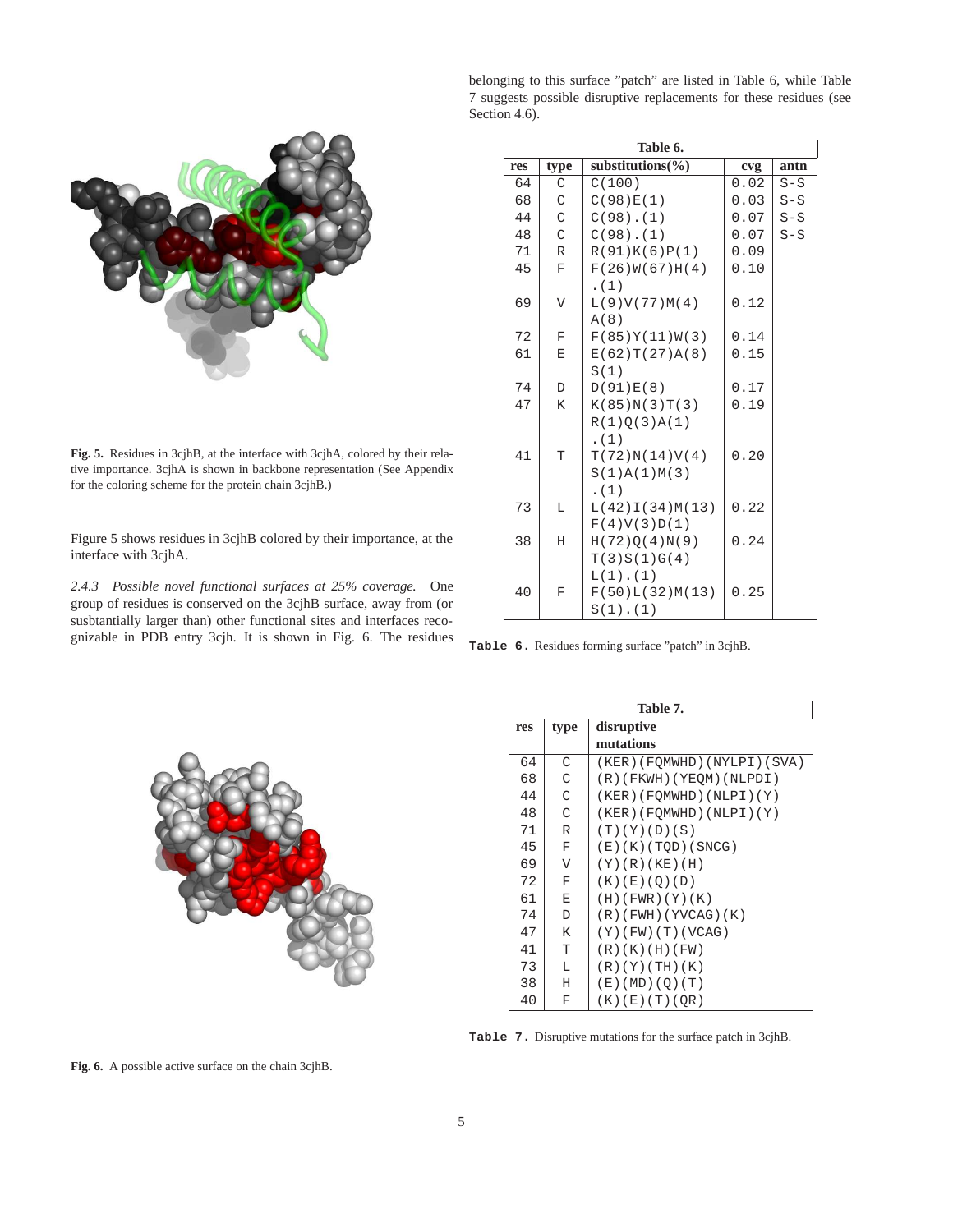## **3 CHAIN 3CJHI**

## **3.1 P53299 overview**

From SwissProt, id P53299, 100% identical to 3cjhI:

**Description:** Mitochondrial import inner membrane translocase subunit TIM13.

**Organism, scientific name:** Saccharomyces cerevisiae (Baker's yeast).

**Taxonomy:** Eukaryota; Fungi; Ascomycota; Saccharomycotina; Saccharomycetes; Saccharomycetales; Saccharomycetaceae; Saccharomyces.

**Function:** Likely to be involved in the import and insertion of hydrophobic membrane proteins into the mitochondrial inner membrane (By similarity).

**Subcellular location:** Mitochondrial inner membrane.

**Similarity:** Belongs to the Tim8/Tim10 family.

**About:** This Swiss-Prot entry is copyright. It is produced through a collaboration between the Swiss Institute of Bioinformatics and the EMBL outstation - the European Bioinformatics Institute. There are no restrictions on its use as long as its content is in no way modified and this statement is not removed.

#### **3.2 Multiple sequence alignment for 3cjhI**

For the chain 3cjhI, the alignment 3cjhI.msf (attached) with 45 sequences was used. The alignment was downloaded from the HSSP database, and fragments shorter than 75% of the query as well as duplicate sequences were removed. It can be found in the attachment to this report, under the name of 3cjhI.msf. Its statistics, from the *alistat* program are the following:

| Format:                   | MSF               |      |
|---------------------------|-------------------|------|
| Number of sequences: 45   |                   |      |
| Total number of residues: |                   | 2410 |
| Smallest:                 | 49                |      |
| Largest:                  | 54                |      |
| Average length:           | 53.6              |      |
| Alignment length:         | 54                |      |
| Average identity:         | 50%               |      |
| Most related pair:        | 98%               |      |
| Most unrelated pair:      | $29$ <sup>2</sup> |      |
| Most distant seq:         | 56%               |      |
|                           |                   |      |

Furthermore, 11% of residues show as conserved in this alignment. The alignment consists of 8% eukaryotic ( 2% vertebrata, 2% arthropoda, 2% fungi) sequences. (Descriptions of some sequences were not readily available.) The file containing the sequence descriptions can be found in the attachment, under the name 3cjhI.descr.

#### **3.3 Residue ranking in 3cjhI**

The 3cjhI sequence is shown in Fig. 7, with each residue colored according to its estimated importance. The full listing of residues in 3cjhI can be found in the file called 3cjhI.ranks\_sorted in the attachment.

## **3.4 Top ranking residues in 3cjhI and their position on the structure**

In the following we consider residues ranking among top 26% of residues in the protein (the closest this analysis allows us to get to 25%). Figure 8 shows residues in 3cjhI colored by their importance: bright



**Fig. 7.** Residues 46-99 in 3cjhI colored by their relative importance. (See Appendix, Fig.16, for the coloring scheme.)

red and yellow indicate more conserved/important residues (see Appendix for the coloring scheme). A Pymol script for producing this figure can be found in the attachment.



**Fig. 8.** Residues in 3cjhI, colored by their relative importance. Clockwise: front, back, top and bottom views.

*3.4.1 Clustering of residues at 26% coverage.* Fig. 9 shows the top 26% of all residues, this time colored according to clusters they belong to. The clusters in Fig.9 are composed of the residues listed in Table 8.

|         | Table 8. |                                    |  |  |  |
|---------|----------|------------------------------------|--|--|--|
| cluster | size     | member                             |  |  |  |
| color   |          | residues                           |  |  |  |
| red     | 12       | 57, 58, 61, 73, 77, 80, 82, 85, 86 |  |  |  |
|         |          | 89,92,95                           |  |  |  |

**Table 8.** Clusters of top ranking residues in 3cjhI.

*3.4.2 Overlap with known functional surfaces at 26% coverage.* The name of the ligand is composed of the source PDB identifier and the heteroatom name used in that file.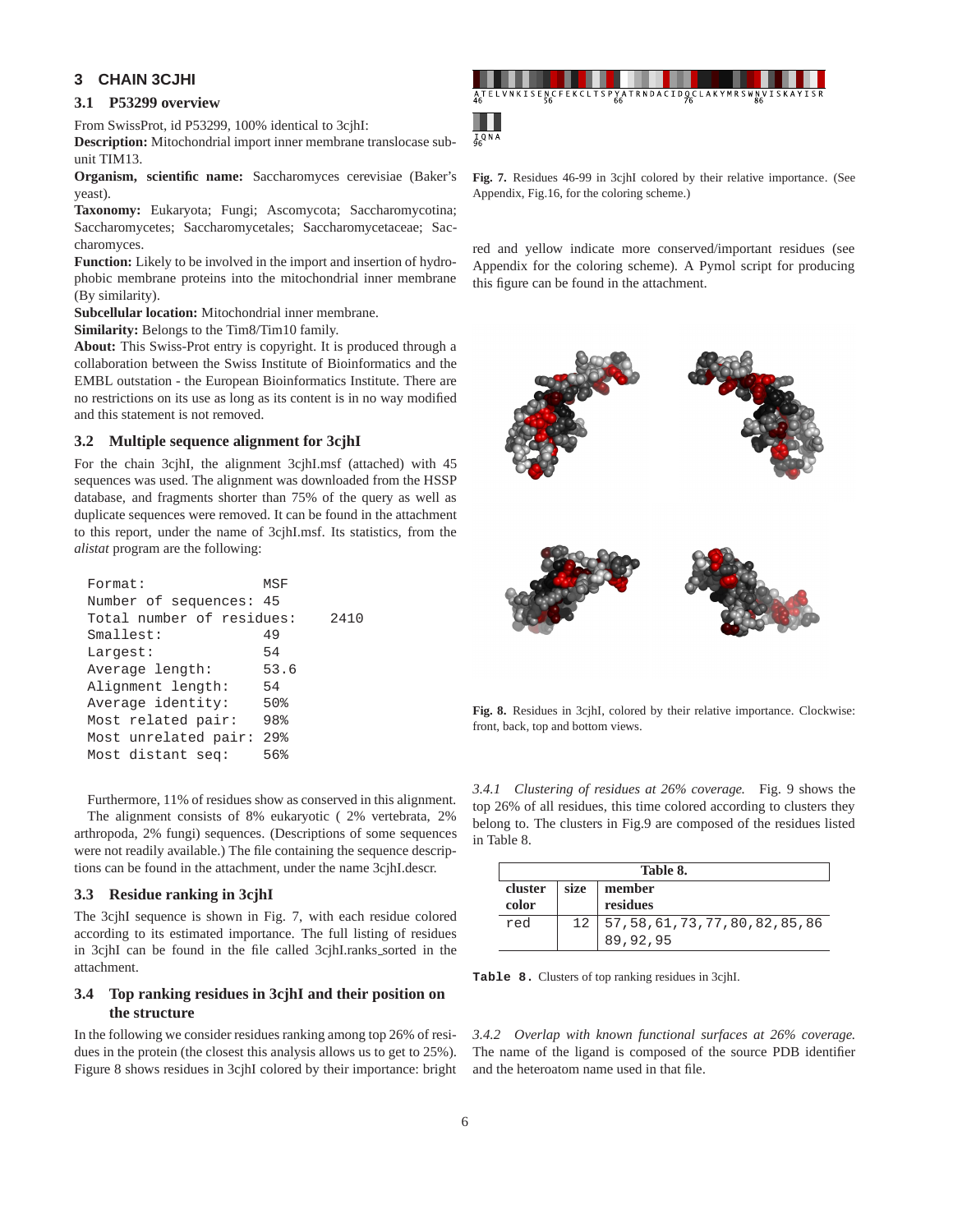

|     | Table 10. |                              |  |  |  |
|-----|-----------|------------------------------|--|--|--|
| res | type      | disruptive                   |  |  |  |
|     |           | mutations                    |  |  |  |
| 57  | C         | (KER)(FQMWHD)(NYLPI)(SVA)    |  |  |  |
| 61  | C         | (KER) (FQMWHD) (NYLPI) (SVA) |  |  |  |
| 73  | C         | (KER) (FQMWHD) (NYLPI) (SVA) |  |  |  |
| 77  | C         | (KER) (FQMWHD) (NYLPI) (SVA) |  |  |  |
| 95  | R         | (TD)(SYEVCLAPIG)(FMW)(N)     |  |  |  |
| 85  | W         | (KE) (T) (QD) (R)            |  |  |  |
| 92  | Y         | (K)(QR)(EM)(NVA)             |  |  |  |
| 89  | S         | $(R)$ (FKWH) (YM) (EQ)       |  |  |  |
| 80  | K         | (Y)(T)(FW)(S)                |  |  |  |

**Table 10.** List of disruptive mutations for the top 26% of residues in 3cjhI, that are at the interface with 3cjhJ.

**Fig. 9.** Residues in 3cjhI, colored according to the cluster they belong to: red, followed by blue and yellow are the largest clusters (see Appendix for the coloring scheme). Clockwise: front, back, top and bottom views. The corresponding Pymol script is attached.

**Interface with 3cjhJ.**Table 9 lists the top 26% of residues at the interface with 3cjhJ. The following table (Table 10) suggests possible disruptive replacements for these residues (see Section 4.6).

|     | Table 9. |         |                 |                 |      |       |  |  |
|-----|----------|---------|-----------------|-----------------|------|-------|--|--|
| res | type     | subst's | c <sub>vg</sub> | $\mathbf{noc}/$ | dist | antn  |  |  |
|     |          | $(\%)$  |                 | bb              | (A)  |       |  |  |
| 57  | C        | C(100)  | 0.11            | 2/0             | 4.81 | $S-S$ |  |  |
| 61  | C        | C(100)  | 0.11            | 3/0             | 4.79 | $S-S$ |  |  |
| 73  | C        | C(100)  | 0.11            | 8/4             | 3.63 | $S-S$ |  |  |
| 77  | C        | C(100)  | 0.11            | 14/8            | 3.47 | $S-S$ |  |  |
| 95  | R        | R(100)  | 0.11            | 54/0            | 2.61 |       |  |  |
| 85  | W        | W(93)   | 0.17            | 53/9            | 3.28 |       |  |  |
|     |          | F(4)    |                 |                 |      |       |  |  |
|     |          | L(2)    |                 |                 |      |       |  |  |
| 92  | Y        | Y(93)   | 0.18            | 41/4            | 3.52 |       |  |  |
|     |          | L(6)    |                 |                 |      |       |  |  |
| 89  | S        | S(91)   | 0.20            | 13/9            | 3.26 |       |  |  |
|     |          | N(8)    |                 |                 |      |       |  |  |
| 80  | Κ        | R(42)   | 0.24            | 79/17           | 2.72 |       |  |  |
|     |          | K(55)   |                 |                 |      |       |  |  |
|     |          | L(2)    |                 |                 |      |       |  |  |

**Table 9.** The top 26% of residues in 3cjhI at the interface with 3cjhJ. (Field names: res: residue number in the PDB entry; type: amino acid type; substs: substitutions seen in the alignment; with the percentage of each type in the bracket; noc/bb: number of contacts with the ligand, with the number of contacts realized through backbone atoms given in the bracket; dist: distance of closest apporach to the ligand. )



**Fig. 10.** Residues in 3cjhI, at the interface with 3cjhJ, colored by their relative importance. 3cjhJ is shown in backbone representation (See Appendix for the coloring scheme for the protein chain 3cjhI.)

Figure 10 shows residues in 3cjhI colored by their importance, at the interface with 3cjhJ.

**Interface with 3cjhB.**By analogy with 3cjhG – 3cjhB interface. Table 11 lists the top 26% of residues at the interface with 3cjhB. The following table (Table 12) suggests possible disruptive replacements for these residues (see Section 4.6).

|     | Table 11. |         |     |             |      |       |
|-----|-----------|---------|-----|-------------|------|-------|
| res | type      | subst's | cvg | $\bf{noc}/$ | dist | antn  |
|     |           | (%)     |     | bb          | А    |       |
| 73  |           |         |     |             | 2.88 | $S-S$ |

**Table 11.** The top 26% of residues in 3cjhI at the interface with 3cjhB. (Field names: res: residue number in the PDB entry; type: amino acid type; substs: substitutions seen in the alignment; with the percentage of each type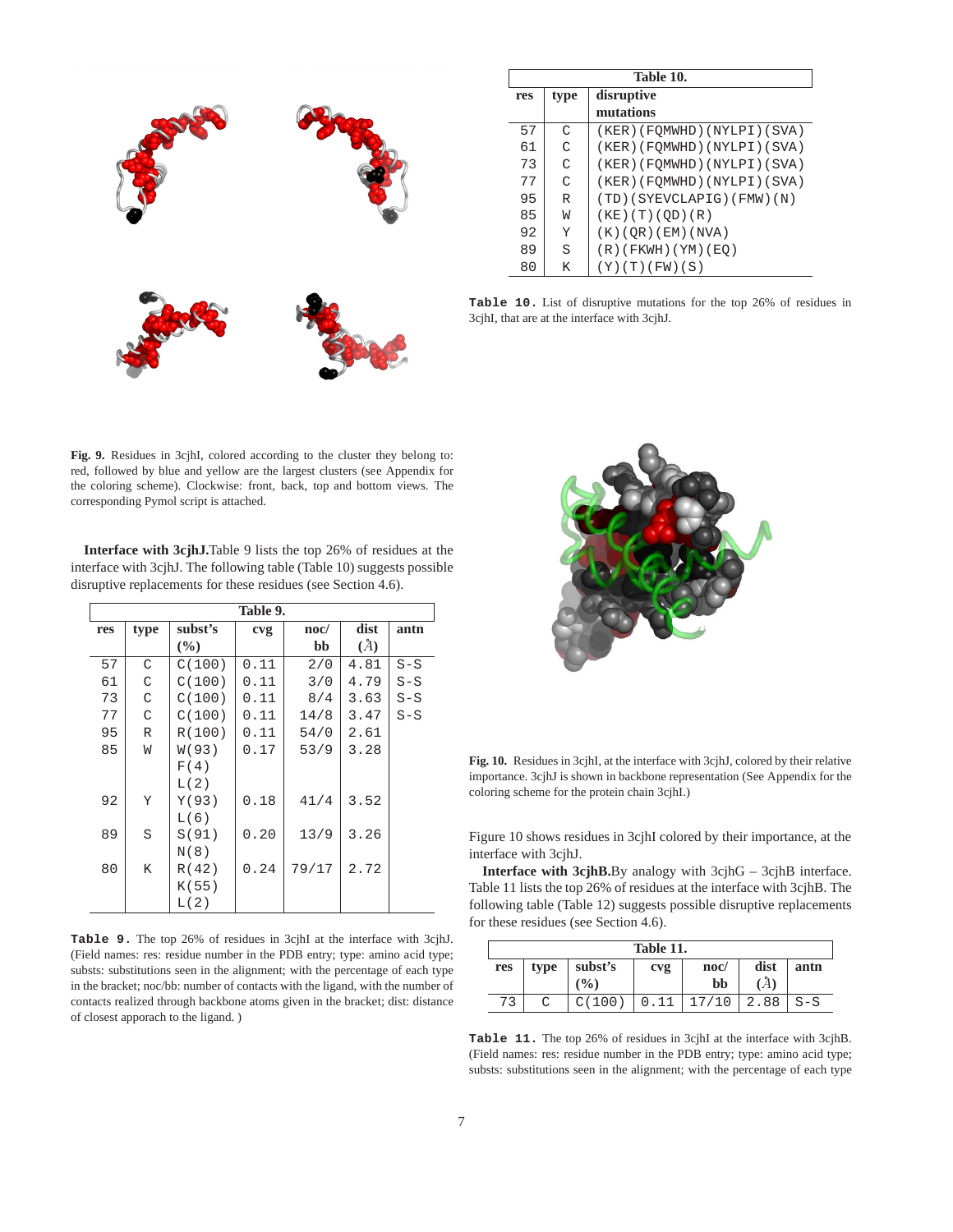in the bracket; noc/bb: number of contacts with the ligand, with the number of contacts realized through backbone atoms given in the bracket; dist: distance of closest apporach to the ligand. )

| Table 12. |      |                                 |  |  |  |
|-----------|------|---------------------------------|--|--|--|
| res       | type | $\vert$ disruptive<br>mutations |  |  |  |
| 73        |      | (KER) (FOMWHD) (NYLPI) (SVA)    |  |  |  |

**Table 12.** List of disruptive mutations for the top 26% of residues in 3cjhI, that are at the interface with 3cjhB.

contacts realized through backbone atoms given in the bracket; dist: distance of closest apporach to the ligand. )

|     | Table 14.          |                            |  |  |  |
|-----|--------------------|----------------------------|--|--|--|
| res | disruptive<br>type |                            |  |  |  |
|     |                    | mutations                  |  |  |  |
| 65  | P                  | $(YR)$ (TH) (SKECG) (FQWD) |  |  |  |
| 58  | F                  | (K) (E) (O) (DR)           |  |  |  |

**Table 14.** List of disruptive mutations for the top 26% of residues in 3cjhI, that are at the interface with 3cjhL.



**Fig. 11.** Residues in 3cjhI, at the interface with 3cjhB, colored by their relative importance. 3cjhB is shown in backbone representation (See Appendix for the coloring scheme for the protein chain 3cjhI.)

Figure 11 shows residues in 3cjhI colored by their importance, at the interface with 3cjhB.

**Interface with 3cjhL.**Table 13 lists the top 26% of residues at the interface with 3cjhL. The following table (Table 14) suggests possible disruptive replacements for these residues (see Section 4.6).

|     | Table 13. |               |      |                 |          |  |  |
|-----|-----------|---------------|------|-----------------|----------|--|--|
| res | type      | subst's       | cvg  | $\mathbf{noc}/$ | dist     |  |  |
|     |           | $\frac{9}{6}$ |      | bb              | $\bm{A}$ |  |  |
| 65  | P         | P(100)        | 0.11 | 29/25           | 2.77     |  |  |
| 58  | F         | F(95)         | 0.15 | 61/3            | 3.25     |  |  |
|     |           | T(4)          |      |                 |          |  |  |

**Table 13.** The top 26% of residues in 3cjhI at the interface with 3cjhL. (Field names: res: residue number in the PDB entry; type: amino acid type; substs: substitutions seen in the alignment; with the percentage of each type in the bracket; noc/bb: number of contacts with the ligand, with the number of

**Fig. 12.** Residues in 3cjhI, at the interface with 3cjhL, colored by their relative importance. 3cjhL is shown in backbone representation (See Appendix for the coloring scheme for the protein chain 3cjhI.)

Figure 12 shows residues in 3cjhI colored by their importance, at the interface with 3cjhL.

**Interface with 3cjhD.**Table 15 lists the top 26% of residues at the interface with 3cjhD. The following table (Table 16) suggests possible disruptive replacements for these residues (see Section 4.6).

|     | Table 15. |                  |     |            |      |       |
|-----|-----------|------------------|-----|------------|------|-------|
| res | type      | subst's<br>(0/0) | cvg | noc/<br>bb | dist | antn  |
| 6⊥  |           |                  |     | 114<br>15. | .23  | $S-S$ |

**Table 15.** The top 26% of residues in 3cjhI at the interface with 3cjhD. (Field names: res: residue number in the PDB entry; type: amino acid type; substs: substitutions seen in the alignment; with the percentage of each type in the bracket; noc/bb: number of contacts with the ligand, with the number of contacts realized through backbone atoms given in the bracket; dist: distance of closest apporach to the ligand. )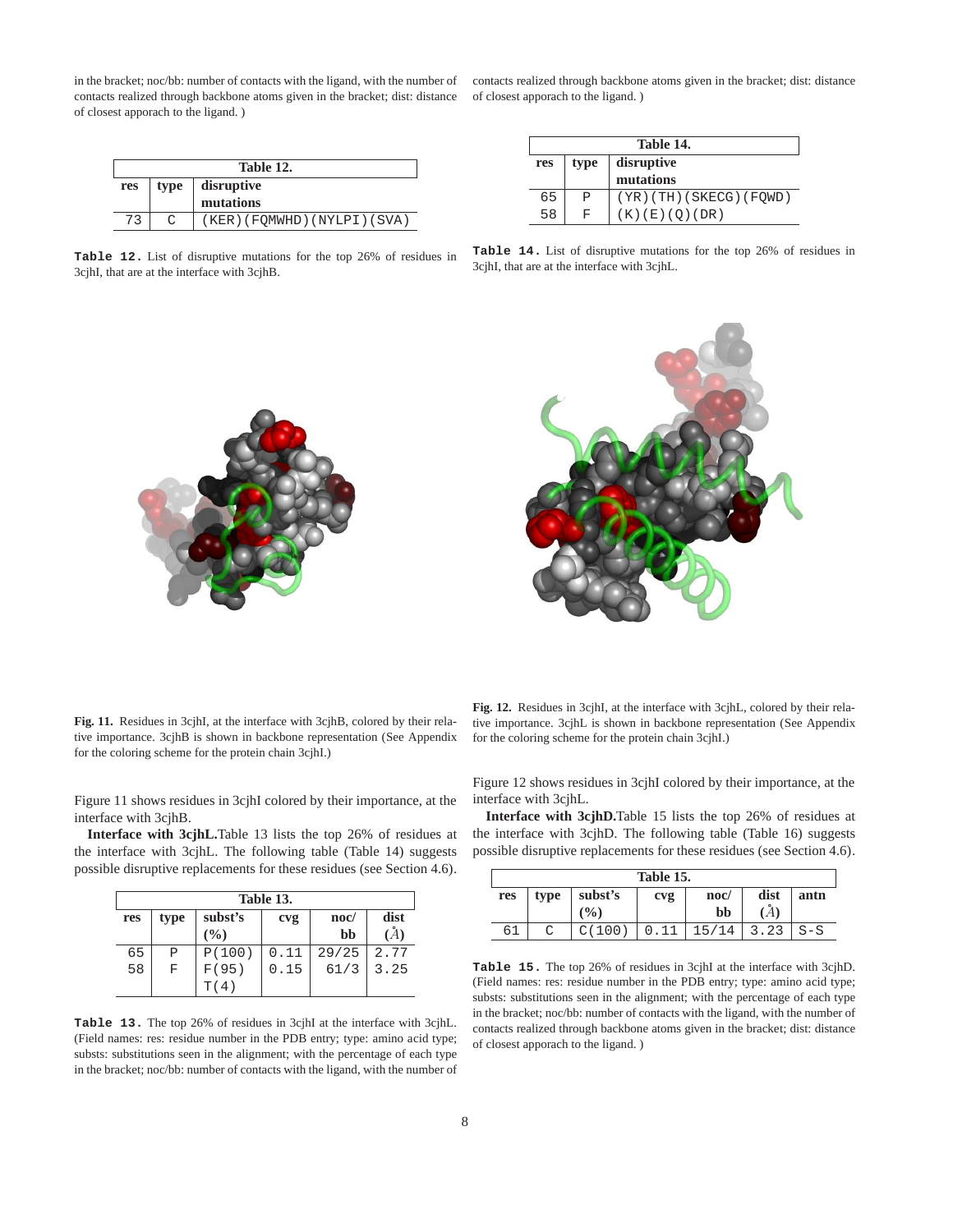|     | Table 16.                       |                              |  |  |  |
|-----|---------------------------------|------------------------------|--|--|--|
| res | disruptive<br>mutations<br>type |                              |  |  |  |
|     |                                 | (KER) (FQMWHD) (NYLPI) (SVA) |  |  |  |

**Table 16.** List of disruptive mutations for the top 26% of residues in 3cjhI, that are at the interface with 3cjhD.



**Fig. 13.** Residues in 3cjhI, at the interface with 3cjhD, colored by their relative importance. 3cjhD is shown in backbone representation (See Appendix for the coloring scheme for the protein chain 3cjhI.)

Figure 13 shows residues in 3cjhI colored by their importance, at the interface with 3cjhD.

*3.4.3 Possible novel functional surfaces at 26% coverage.* One group of residues is conserved on the 3cjhI surface, away from (or susbtantially larger than) other functional sites and interfaces recognizable in PDB entry 3cjh. It is shown in Fig. 14. The right panel shows (in blue) the rest of the larger cluster this surface belongs to. The residues belonging to this surface "patch" are listed in Table 17, while Table 18 suggests possible disruptive replacements for these residues (see Section 4.6).

|     | Table 17. |                       |      |       |  |  |  |  |
|-----|-----------|-----------------------|------|-------|--|--|--|--|
| res | type      | substitutions $(\% )$ | cvg  | antn  |  |  |  |  |
| 57  | C         | C(100)                | 0.11 | $S-S$ |  |  |  |  |
| 61  | C         | C(100)                | 0.11 | $S-S$ |  |  |  |  |
| 73  | C         | C(100)                | 0.11 | $S-S$ |  |  |  |  |
| 77  | C         | C(100)                | 0.11 | $S-S$ |  |  |  |  |
| 58  | F         | F(95)T(4)             | 0.15 |       |  |  |  |  |
| 80  | K         | R(42)K(55)L(2)        | 0.24 |       |  |  |  |  |

**Table 17.** Residues forming surface "patch" in 3cjhI.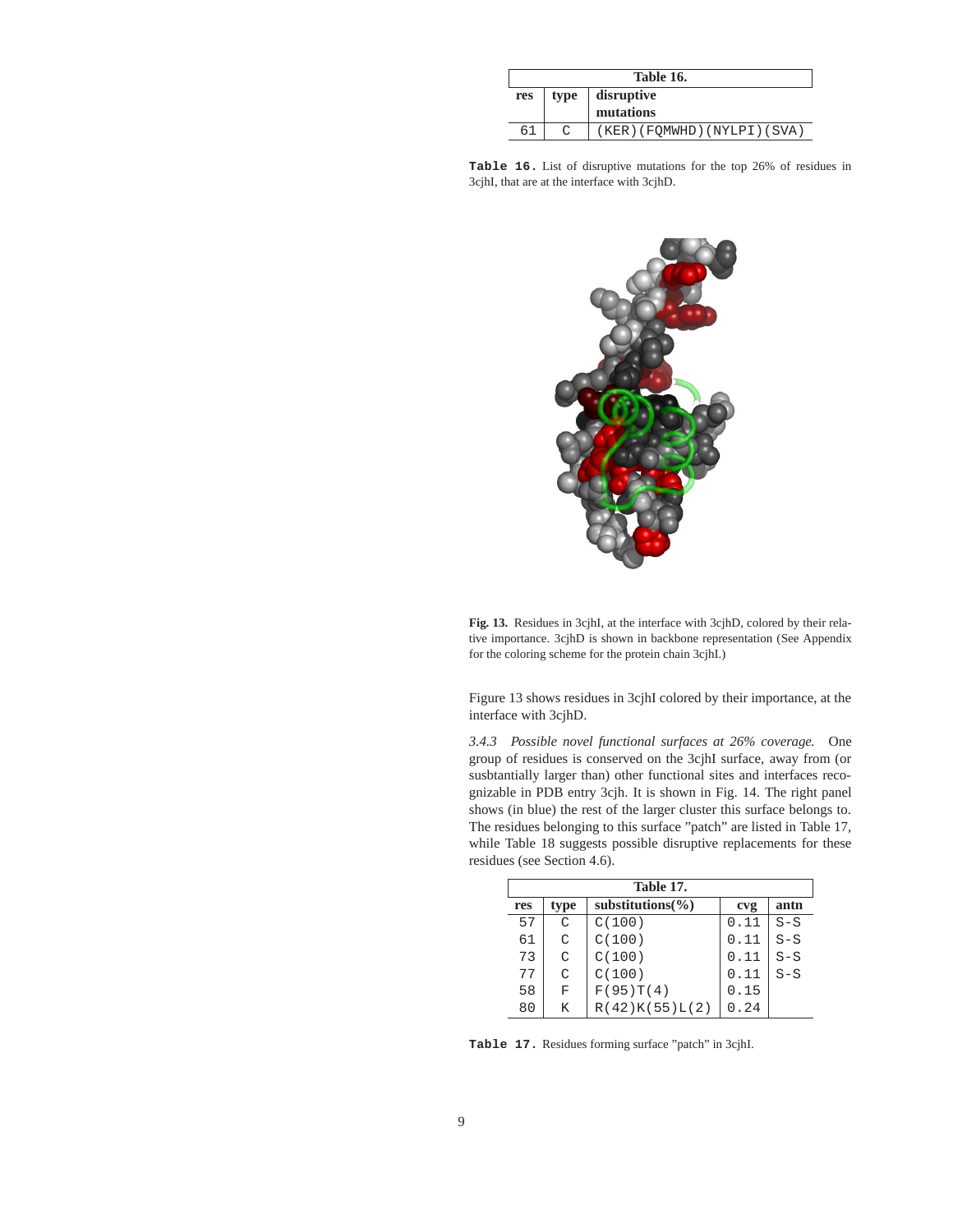

|     | Table 18.          |                              |  |  |  |
|-----|--------------------|------------------------------|--|--|--|
| res | disruptive<br>type |                              |  |  |  |
|     |                    | mutations                    |  |  |  |
| 57  | $\subset$          | (KER) (FOMWHD) (NYLPI) (SVA) |  |  |  |
| 61  | $\cap$             | (KER) (FOMWHD) (NYLPI) (SVA) |  |  |  |
| 73  | $\cap$             | (KER) (FOMWHD) (NYLPI) (SVA) |  |  |  |
| 77  | $\mathcal{C}$      | (KER) (FOMWHD) (NYLPI) (SVA) |  |  |  |
| 58  | F                  | (K)(E)(Q)(DR)                |  |  |  |
| 80  | K                  | (Y)(T)(FW)(S)                |  |  |  |

**Table 18.** Disruptive mutations for the surface patch in 3cjhI.

**Fig. 14.** A possible active surface on the chain 3cjhI. The larger cluster it belongs to is shown in blue.

Another group of surface residues is shown in Fig.15. The right panel shows (in blue) the rest of the larger cluster this surface belongs to.



**Fig. 15.** Another possible active surface on the chain 3cjhI. The larger cluster it belongs to is shown in blue.

The residues belonging to this surface "patch" are listed in Table 19, while Table 20 suggests possible disruptive replacements for these residues (see Section 4.6).

| Table 19. |              |                       |      |  |
|-----------|--------------|-----------------------|------|--|
| res       | type         | substitutions $(\% )$ | cvg  |  |
| 95        | $\mathbb{R}$ | R(100)                | 0.11 |  |
| 86        | N            | N(97)D(2)             | 0.13 |  |
| 85        | W            | W(93)F(4)L(2)         | 0.17 |  |
| 92        | Y            | Y(93)L(6)             | 0.18 |  |
| 89        | S            | S(91)N(8)             | 0.20 |  |

**Table 19.** Residues forming surface "patch" in 3cjhI.

| Table 20. |      |                           |  |
|-----------|------|---------------------------|--|
| res       | type | disruptive                |  |
|           |      | mutations                 |  |
| 95        | R    | (TD)(SYEVCLAPIG)(FMW)(N)  |  |
| 86        | N    | $(Y)$ (FWH) (TR) (VCAG)   |  |
| 85        | W    | $(KE)$ $(T)$ $(OD)$ $(R)$ |  |
| 92        | Y    | (K)(QR)(EM)(NVA)          |  |
| 89        | S    | $(R)$ (FKWH) (YM) (EQ)    |  |

**Table 20.** Disruptive mutations for the surface patch in 3cjhI.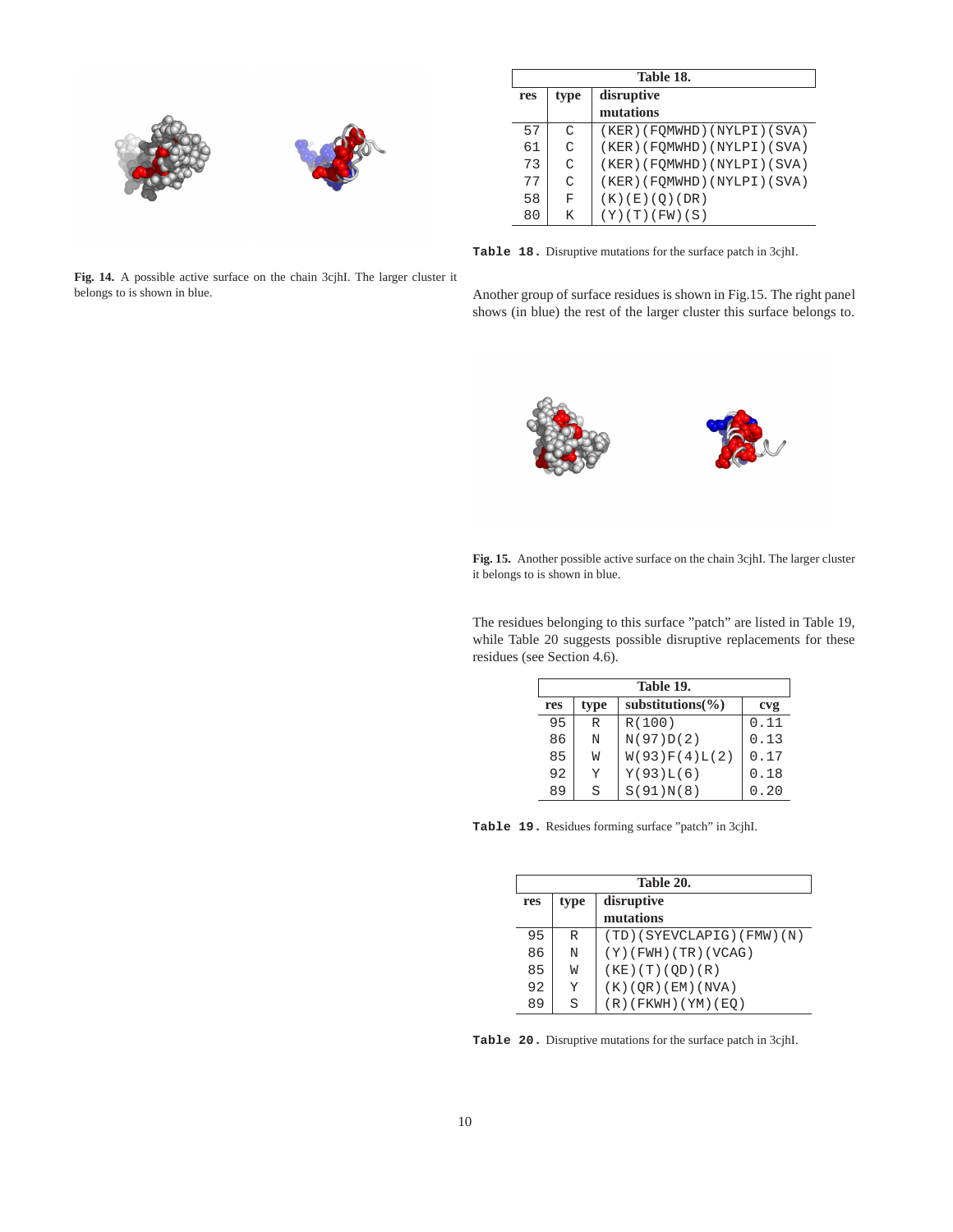## **4 NOTES ON USING TRACE RESULTS**

## **4.1 Coverage**

Trace results are commonly expressed in terms of coverage: the residue is important if its "coverage" is small - that is if it belongs to some small top percentage of residues [100% is all of the residues in a chain], according to trace. The ET results are presented in the form of a table, usually limited to top 25% percent of residues (or to some nearby percentage), sorted by the strength of the presumed evolutionary pressure. (I.e., the smaller the coverage, the stronger the pressure on the residue.) Starting from the top of that list, mutating a couple of residues should affect the protein somehow, with the exact effects to be determined experimentally.

#### **4.2 Known substitutions**

One of the table columns is "substitutions" - other amino acid types seen at the same position in the alignment. These amino acid types may be interchangeable at that position in the protein, so if one wants to affect the protein by a point mutation, they should be avoided. For example if the substitutions are "RVK" and the original protein has an R at that position, it is advisable to try anything, but RVK. Conversely, when looking for substitutions which will *n*ot affect the protein, one may try replacing, R with K, or (perhaps more surprisingly), with V. The percentage of times the substitution appears in the alignment is given in the immediately following bracket. No percentage is given in the cases when it is smaller than 1%. This is meant to be a rough guide - due to rounding errors these percentages often do not add up to 100%.

#### **4.3 Surface**

To detect candidates for novel functional interfaces, first we look for residues that are solvent accessible (according to DSSP program) by at least  $10\AA^2$ , which is roughly the area needed for one water molecule to come in the contact with the residue. Furthermore, we require that these residues form a "cluster" of residues which have neighbor within  $5\AA$  from any of their heavy atoms.

Note, however, that, if our picture of protein evolution is correct, the neighboring residues which *are not* surface accessible might be equally important in maintaining the interaction specificity - they should not be automatically dropped from consideration when choosing the set for mutagenesis. (Especially if they form a cluster with the surface residues.)

#### **4.4 Number of contacts**

Another column worth noting is denoted "noc/bb"; it tells the number of contacts heavy atoms of the residue in question make across the interface, as well as how many of them are realized through the backbone atoms (if all or most contacts are through the backbone, mutation presumably won't have strong impact). Two heavy atoms are considered to be "in contact" if their centers are closer than  $5\AA$ .

#### **4.5 Annotation**

If the residue annotation is available (either from the pdb file or from other sources), another column, with the header "annotation" appears. Annotations carried over from PDB are the following: site (indicating existence of related site record in PDB ), S-S (disulfide bond forming residue), hb (hydrogen bond forming residue, jb (james bond forming residue), and sb (for salt bridge forming residue).

#### **4.6 Mutation suggestions**

Mutation suggestions are completely heuristic and based on complementarity with the substitutions found in the alignment. Note that they are meant to be **disruptive** to the interaction of the protein with its ligand. The attempt is made to complement the following properties: small [AVGSTC], medium [LPNQDEMIK], large  $[WFYHR]$ , hydrophobic  $[LPVAMWFI]$ , polar  $[GTCY]$ ; positively  $[KHR]$ , or negatively  $[DE]$  charged, aromatic  $[WFYH]$ , long aliphatic chain  $[EKRQM]$ , OH-group possession  $[SDETY]$ , and NH2 group possession  $[NQRK]$ . The suggestions are listed according to how different they appear to be from the original amino acid, and they are grouped in round brackets if they appear equally disruptive. From left to right, each bracketed group of amino acid types resembles more strongly the original (i.e. is, presumably, less disruptive) These suggestions are tentative - they might prove disruptive to the fold rather than to the interaction. Many researcher will choose, however, the straightforward alanine mutations, especially in the beginning stages of their investigation.

## **5 APPENDIX**

## **5.1 File formats**

Files with extension "ranks sorted" are the actual trace results. The fields in the table in this file:

- alignment# number of the position in the alignment
- residue# residue number in the PDB file
- type amino acid type
- rank rank of the position according to older version of ET
- variability has two subfields:
	- 1. number of different amino acids appearing in in this column of the alignment
	- 2. their type
- rho ET score the smaller this value, the lesser variability of this position across the branches of the tree (and, presumably, the greater the importance for the protein)
- cvg coverage percentage of the residues on the structure which have this rho or smaller
- gaps percentage of gaps in this column

#### **5.2 Color schemes used**

The following color scheme is used in figures with residues colored by cluster size: black is a single-residue cluster; clusters composed of more than one residue colored according to this hierarchy (ordered by descending size): red, blue, yellow, green, purple, azure, turquoise, brown, coral, magenta, LightSalmon, SkyBlue, violet, gold, bisque, LightSlateBlue, orchid, RosyBrown, MediumAquamarine, DarkOliveGreen, CornflowerBlue, grey55, burlywood, LimeGreen, tan, DarkOrange, DeepPink, maroon, BlanchedAlmond.

The colors used to distinguish the residues by the estimated evolutionary pressure they experience can be seen in Fig. 16.

#### **5.3 Credits**

*5.3.1* **Alistat** *alistat* reads a multiple sequence alignment from the file and shows a number of simple statistics about it. These statistics include the format, the number of sequences, the total number of residues, the average and range of the sequence lengths, and the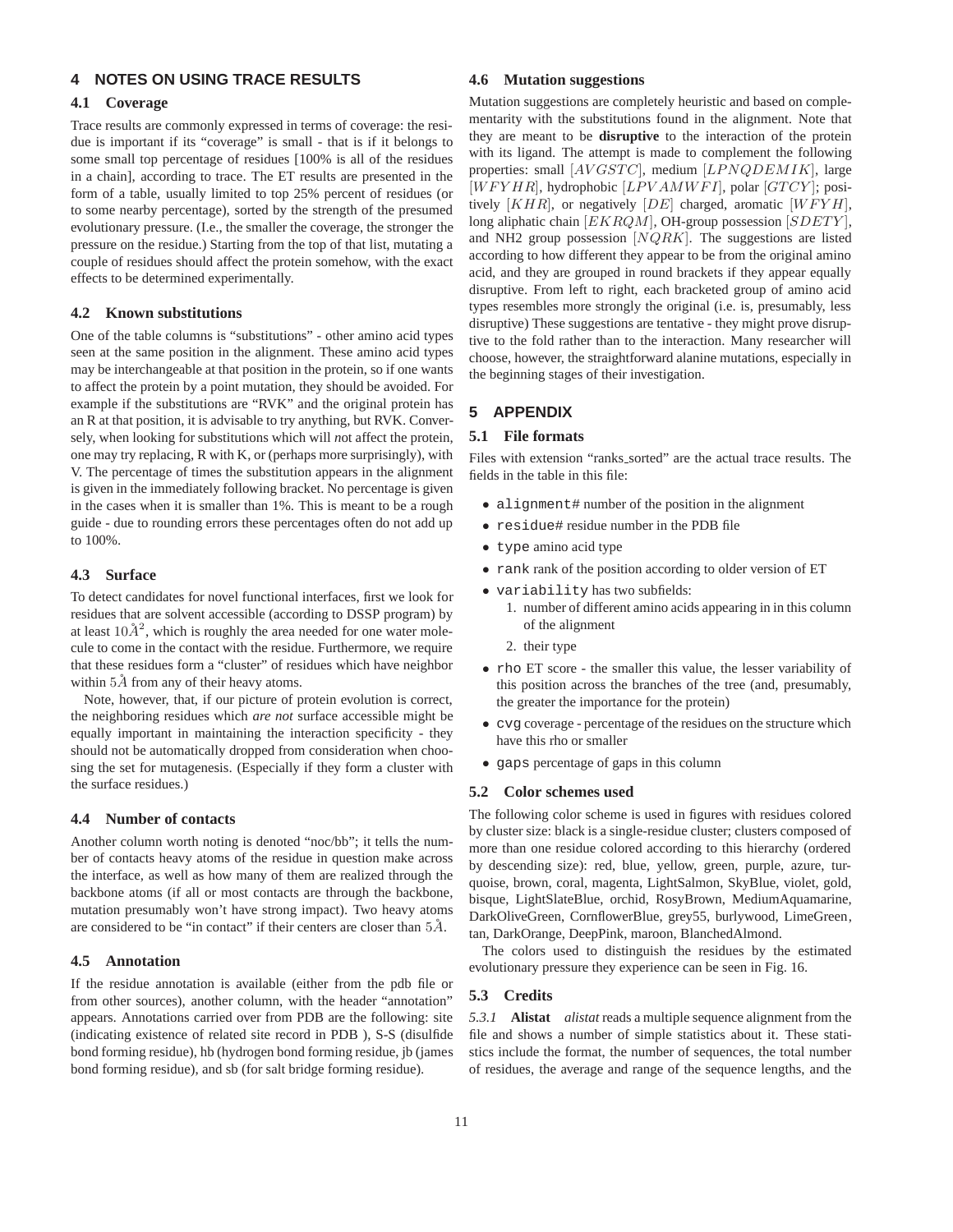

**RELATIVE IMPORTANCE**

**Fig. 16.** Coloring scheme used to color residues by their relative importance.

alignment length (e.g. including gap characters). Also shown are some percent identities. A percent pairwise alignment identity is defined as (idents / MIN(len1, len2)) where idents is the number of exact identities and len1, len2 are the unaligned lengths of the two sequences. The "average percent identity", "most related pair", and "most unrelated pair" of the alignment are the average, maximum, and minimum of all (N)(N-1)/2 pairs, respectively. The "most distant seq" is calculated by finding the maximum pairwise identity (best relative) for all N sequences, then finding the minimum of these N numbers (hence, the most outlying sequence). *alistat* is copyrighted by HHMI/Washington University School of Medicine, 1992-2001, and freely distributed under the GNU General Public License.

*5.3.2* **CE** To map ligand binding sites from different source structures, report\_maker uses the CE program: http://cl.sdsc.edu/. Shindyalov IN, Bourne PE (1998) *"Protein structure alignment by incremental combinatorial extension (CE) of the optimal path* . Protein Engineering 11(9) 739-747.

*5.3.3* **DSSP** In this work a residue is considered solvent accessible if the DSSP program finds it exposed to water by at least  $10\text{\AA}^2$ , which is roughly the area needed for one water molecule to come in the contact with the residue. DSSP is copyrighted by W. Kabsch, C. Sander and MPI-MF, 1983, 1985, 1988, 1994 1995, CMBI version by Elmar.Krieger@cmbi.kun.nl November 18,2002,

http://www.cmbi.kun.nl/gv/dssp/descrip.html.

*5.3.4* **HSSP** Whenever available, report maker uses HSSP alignment as a starting point for the analysis (sequences shorter than 75% of the query are taken out, however); R. Schneider, A. de Daruvar, and C. Sander. *"The HSSP database of protein structuresequence alignments."* Nucleic Acids Res., 25:226–230, 1997.

http://swift.cmbi.kun.nl/swift/hssp/

5.3.5 **LaTex** The text for this report was processed using LATEX; Leslie Lamport, "LaTeX: A Document Preparation System Addison-Wesley," Reading, Mass. (1986).

*5.3.6* **Muscle** When making alignments "from scratch", report maker uses Muscle alignment program: Edgar, Robert C. (2004),

#### *"MUSCLE: multiple sequence alignment with high accuracy and high throughput."* Nucleic Acids Research 32(5), 1792-97.

http://www.drive5.com/muscle/

*5.3.7* **Pymol** The figures in this report were produced using Pymol. The scripts can be found in the attachment. Pymol is an open-source application copyrighted by DeLano Scientific LLC (2005). For more information about Pymol see http://pymol.sourceforge.net/. (Note for Windows users: the attached package needs to be unzipped for Pymol to read the scripts and launch the viewer.)

#### **5.4 Note about ET Viewer**

Dan Morgan from the Lichtarge lab has developed a visualization tool specifically for viewing trace results. If you are interested, please visit:

http://mammoth.bcm.tmc.edu/traceview/

The viewer is self-unpacking and self-installing. Input files to be used with ETV (extension .etvx) can be found in the attachment to the main report.

#### **5.5 Citing this work**

The method used to rank residues and make predictions in this report can be found in Mihalek, I., I. Res, O. Lichtarge. (2004). ˇ *"A Family of Evolution-Entropy Hybrid Methods for Ranking of Protein Residues by Importance"* J. Mol. Bio. **336**: 1265-82. For the original version of ET see O. Lichtarge, H.Bourne and F. Cohen (1996). *"An Evolutionary Trace Method Defines Binding Surfaces Common to Protein Families"* J. Mol. Bio. **257**: 342-358.

**report maker** itself is described in Mihalek I., I. Res and O. Lichtarge (2006). *"Evolutionary Trace Report Maker: a new type of service for comparative analysis of proteins."* Bioinformatics **22**:1656-7.

#### **5.6 About report maker**

**report maker** was written in 2006 by Ivana Mihalek. The 1D ranking visualization program was written by Ivica Reš. **report\_maker** is copyrighted by Lichtarge Lab, Baylor College of Medicine, Houston.

#### **5.7 Attachments**

The following files should accompany this report:

- 3cjhB.complex.pdb coordinates of 3cjhB with all of its interacting partners
- 3cjhB.etvx ET viewer input file for 3cjhB
- 3cjhB.cluster report.summary Cluster report summary for 3cjhB
- 3cjhB.ranks Ranks file in sequence order for 3cjhB
- 3cjhB.clusters Cluster descriptions for 3cjhB
- 3cjhB.msf the multiple sequence alignment used for the chain 3cjhB
- 3cjhB.descr description of sequences used in 3cjhB msf
- 3cjhB.ranks\_sorted full listing of residues and their ranking for 3cjhB
- 3cjhB.3cjhE.if.pml Pymol script for Figure 4